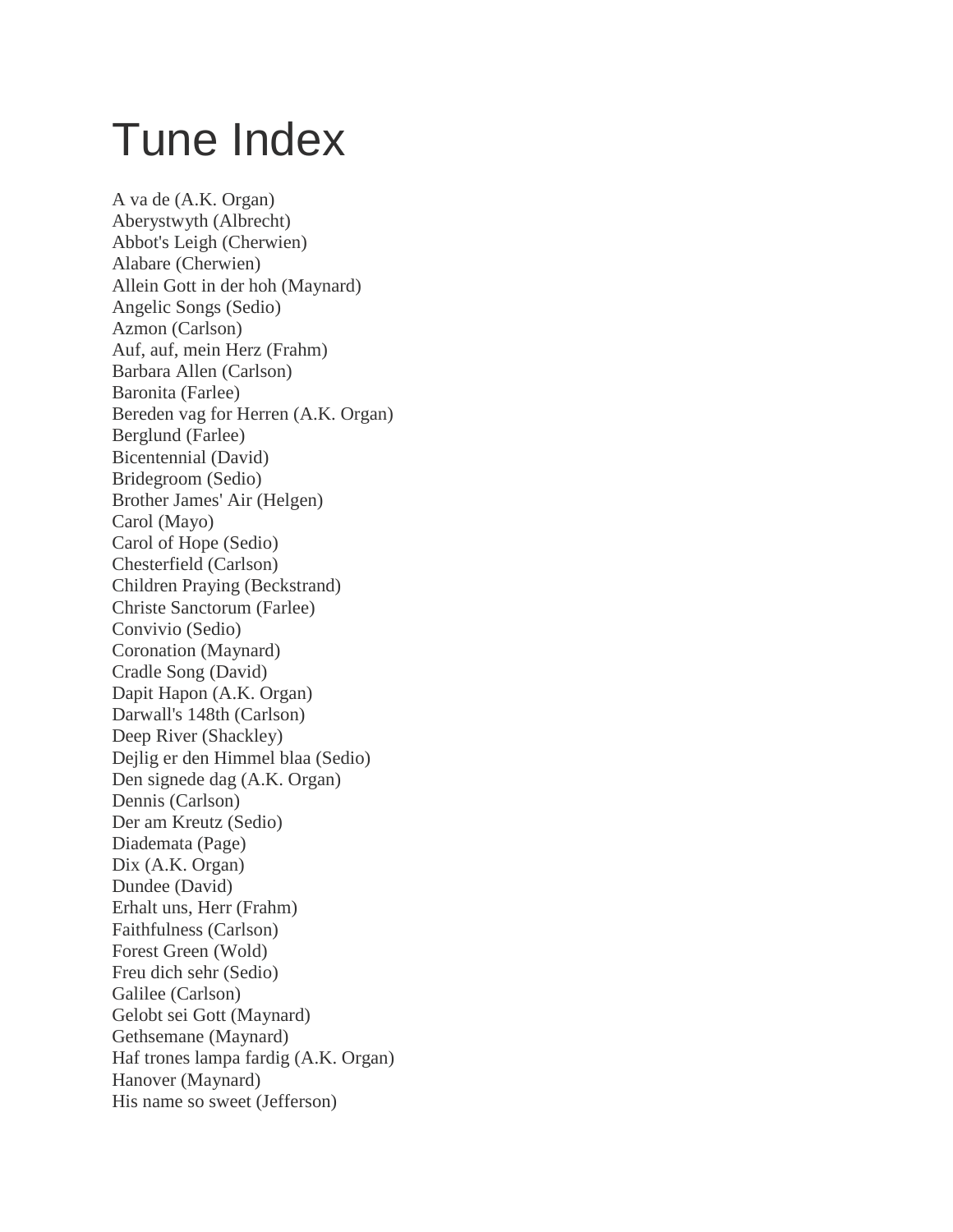Houston (Sedio/Cherwien) In Babilone (Sedio) Innisfree Farm (A.K. Organ) Jesus meine Zuversicht (Frahm) Judas Maccabeus (Kaiser) Kuortane (Helgen) Kremser (A.K. Organ) Laudes Domini (Wold) Lift Every Voice and Sing (Carlson) Little Flock (A.K. Organ) Lobe den Herren (A.K. Organ) Londonderry Air (Helvey) Lyons (Carlson) Macht hoch die Tur (Mayo) Melita (Maynard) Mendelssohn (Farlee) Mississippi (Farlee) Narodil se Kristus Pan (Sedio) National Anthem (Jefferson) Near the Cross (Carlson) Neno Lake Mungu (A.K. Organ) Now (Carlson) Nun komm der Heiden Heiland (Sedio) O Waly Waly (A.K. Organ) O Welt ich muss dich lassen (Frahm) Old 100th (A.K. Organ) Olivet (Hampton) Orientis partibus (Frahm) Pescador de Hombres (Sedio) Personent Hodie (Wold) Precious Lord (Carlson/Cherwien) Rathbun (Carlson) Regent Square (Maynard) Rise Up, Shepherd (Carlson) Rockingham Old (Jefferson) Rosas (Sedio) Ryburn (Farlee) Shalom (A.K. Organ) Shine, Jesus, Shine (Albrecht) Spirit (Cherwien) St Anne J (Caraway) St Catherine (Carlson) St Denio (Helvey) St Margaret (Carlson) Sussex Carol (Sedio) Tallis Canon (Maynard)